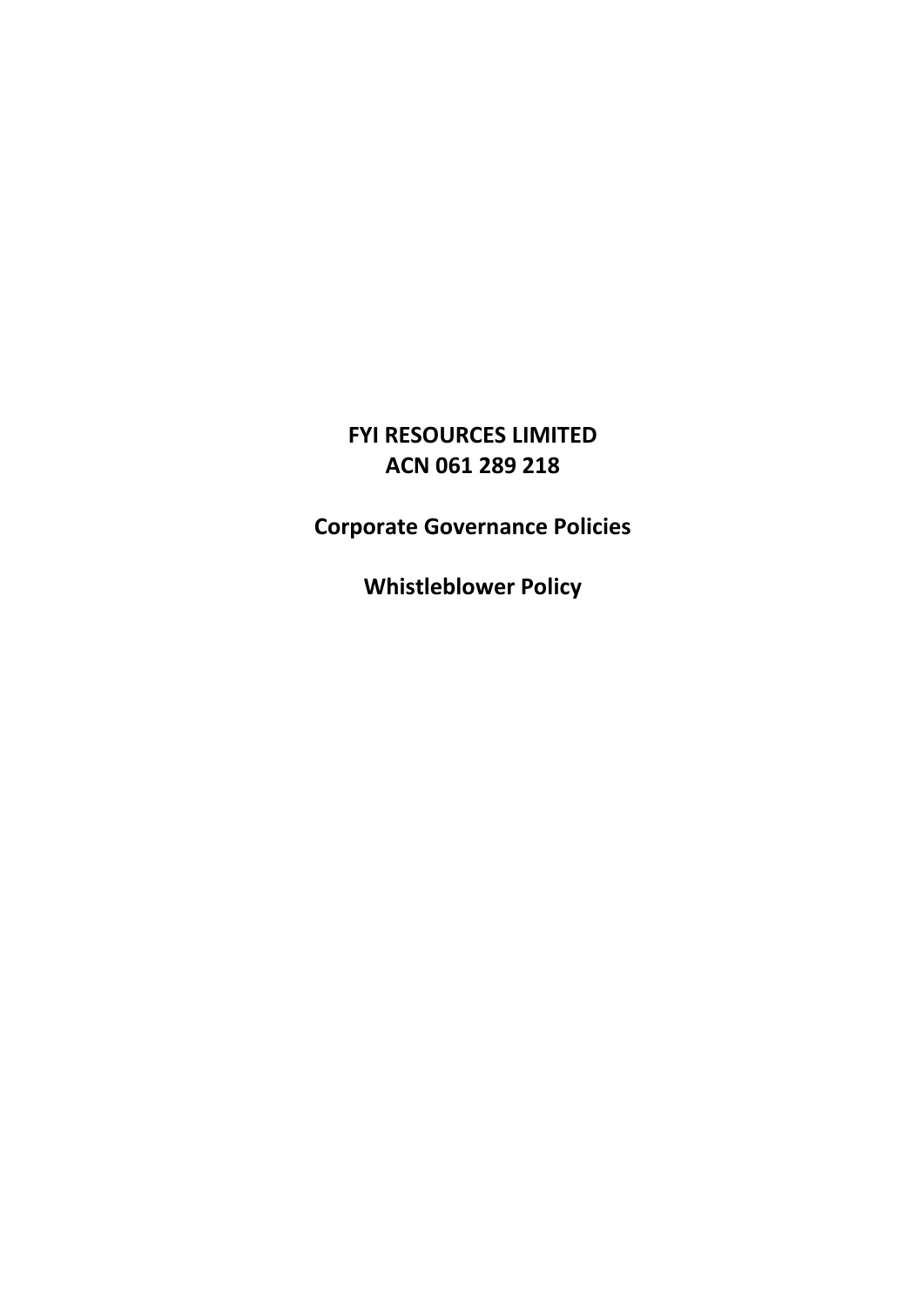# **1. Purpose of this Policy**

#### **1.1 Purpose**

This Whistleblower Policy (**Policy**) has been adopted by the Board to ensure concerns regarding unacceptable conduct including breaches of the Company's policies and standards and relevant legislation can be raised on a confidential basis and without fear of reprisal, dismissal or discriminatory treatment.

This Policy outlines the Company's commitment to encouraging speaking-up and protecting those who report. It also outlines the protections available to whistleblowers and sets out the requirements for the management and investigation of reports made by whistleblowers.

#### **1.2 Whistleblowing Laws**

Sections 1317AA to 1317AJ of the Corporations Act and sections 14ZZT to 14ZZZE of the Taxation Administration Act (together, the **Whistleblowing Laws**) contain protections which are available to whistleblowers who make certain types of disclosures (in this Policy called "Qualifying Disclosures") to certain people (in this Policy called "Qualifying Recipients"). This Policy does not override any rights or obligations of the Company or others under the Whistleblowing Laws. Refer to the text of the Whistleblowing Laws for further details.

## **2. Who this Policy covers**

This Policy applies to everyone who works or has worked at, or with, the Company (or any of its related bodies corporate), including:

- directors, officers, employees or associates of the Company;
- contractors, sub-contractors or other suppliers of goods or services to the Company, including their employees; and
- a relative, dependent or spouse of any of the above people.

A **Whistleblower** is any of the above persons who makes or attempts to make a report under this Policy.

### **3. Conduct this Policy covers**

#### **3.1 Disclosable Matters**

Whistleblowers are encouraged to report conduct which constitutes a "Disclosable Matter" under the Whistleblowing Laws. A "Disclosable Matter" is information which gives a Whistleblower reasonable grounds to suspect:

- that the Company (or its related bodies corporate) has engaged in conduct which constitutes an offense against, or a contravention of, a Relevant Law;
- misconduct or an improper state of affairs or circumstances in relation to the Company (or its related bodies corporate) including serious breaches of Company policies and standards, unsafe work, environmental or health practices or abuse of the Company's property or resources;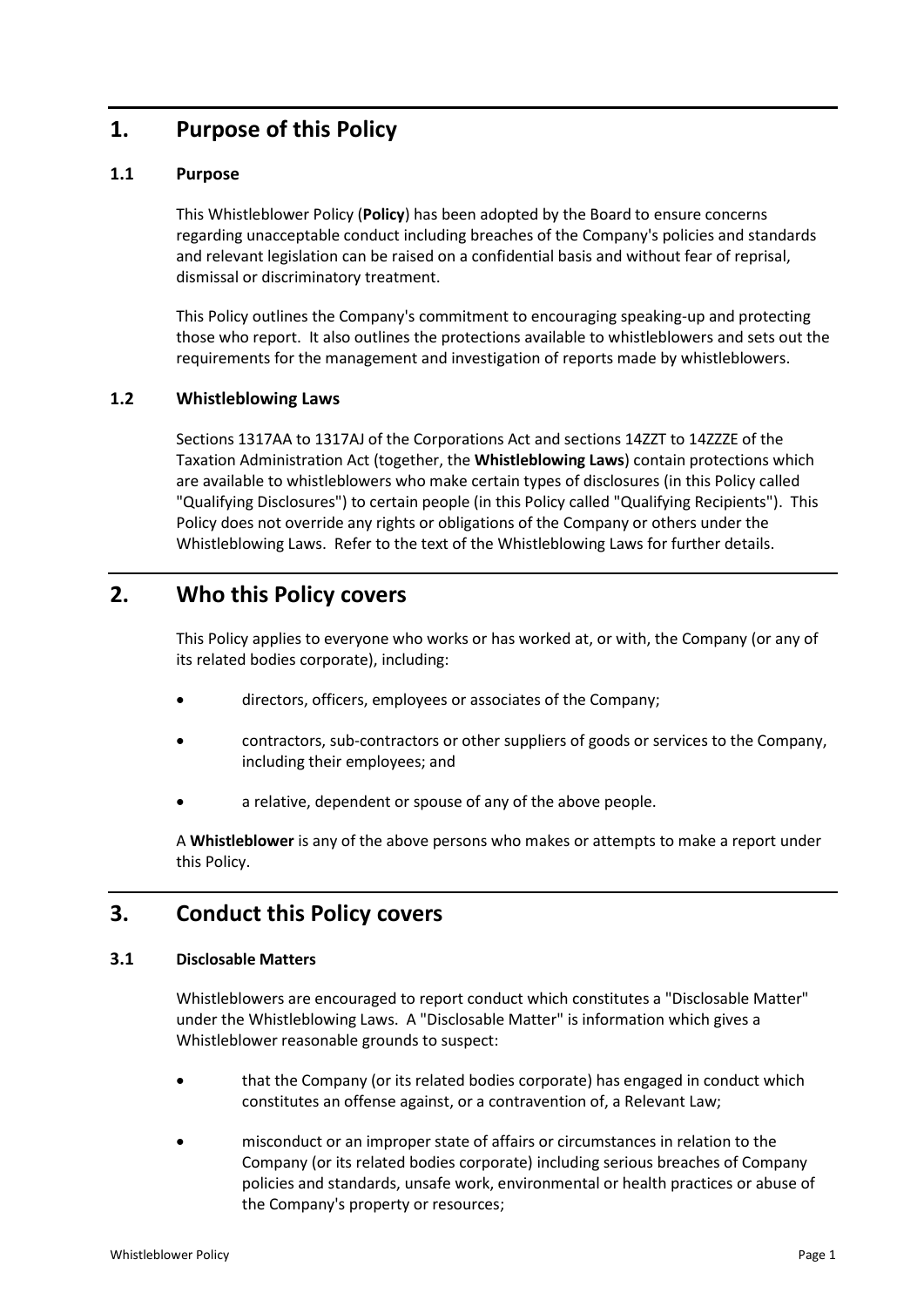- fraud, corruption, bribery or other serious impropriety (including in relation to the tax affairs of the Company);
- breaches privacy or confidentiality, including in relation to the Company and customer information;
- conduct which represents a danger to the public or the financial system; or
- conduct which is otherwise prescribed by the regulations under a Relevant Law to be a "Disclosable Matter" from time to time.

Any of the above matters is a **Disclosable Matter** for the purposes of this Policy.

A Disclosable Matter may involve unlawful conduct but this is not essential, including for example in relation to unethical or dishonest behaviour or practices. Whistleblowers can still qualify for protection even if their disclosure turns out to be incorrect provided they had reasonable grounds to suspect the disclosure was correct.

#### **3.2 This Policy does not apply to personal work-related grievances**

Disclosable Matters do not generally include work-related grievances and disclosures of such matters generally do not qualify for protection under the Whistleblowing Laws. Personal work-related grievances include a person's grievance about their employment or former employment, which may relate to interpersonal conflicts or disagreements with another employee, a decision relating to the engagement, transfer or promotion of a person or the terms of their employment or a decision to suspend, terminate or discipline a person. Such grievances should be reported to the person's manager.

However, a personal work-related grievance may qualify as a Disclosable Matter if the information:

- has significant implications for the Company or indicates a Disclosable Matter;
- relates to detriment caused or threatened to a Whistleblower by a person who knows or suspects the Whistleblower has made or proposes to make a disclosure under this Policy; or
- is disclosed to an independent legal adviser for the purpose of obtaining legal advice regarding the Whistleblowing Laws.

### **4. How to make a Qualifying Disclosure**

#### **4.1 Disclosures to Qualifying Recipients**

Whistleblowers must make a report of a Disclosable Matter directly to:

- a director, secretary or senior manager of the Company;
- ASIC;
- the Company's auditor or a member of an audit team conducting an audit on the Company; or
- an Authorised Officer,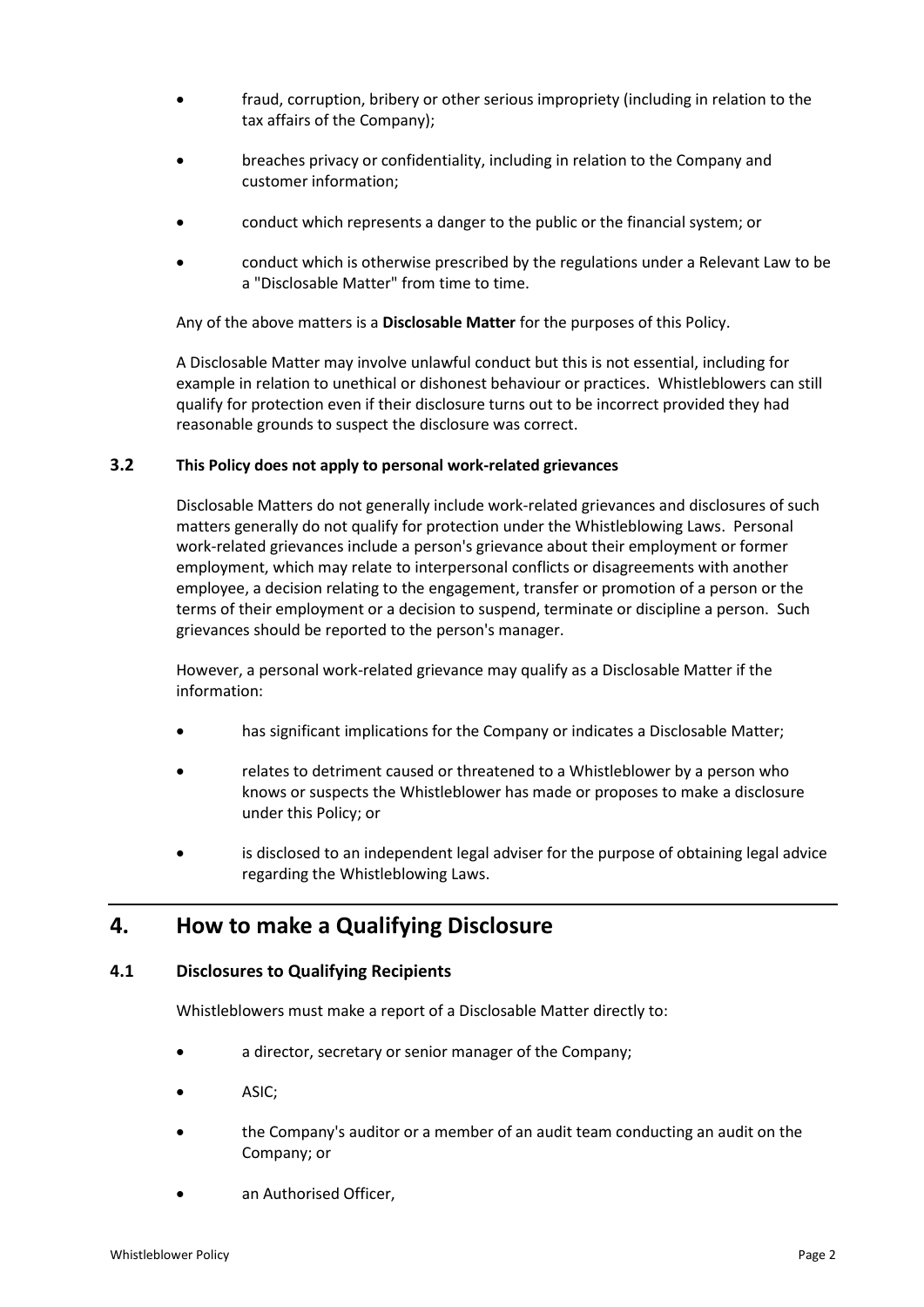to qualify the Whistleblower for protection under the Whistleblowing Laws. Any of the above people or bodies are a **Qualifying Recipient** under this Policy.

Whistleblowers may also make disclosures of Disclosable Matters to regulators such as APRA, ACCC, ATO or other Commonwealth bodies prescribed by regulations under a Relevant Law. Disclosures by Whistleblowers of Disclosable Matters will also be protected under the Whistleblowing Laws if they are made to an independent legal adviser for the purpose of obtaining legal advice regarding the Whistleblowing Laws (even in the event that the legal adviser concludes that a disclosure is not a Disclosable Matter).

A Disclosable Matter reported directly to a Qualifying Recipient or any of the above bodies constitutes a **Qualifying Disclosure** for the purposes of this Policy.

Qualifying Disclosures can be made verbally or in writing. To enable the efficient investigation of the reported conduct, the Company encourages Whistleblowers to provide as much detail as possible, which may include:

- important date(s), time(s) and location(s);
- name(s) of person(s) involved and potential witnesses;
- supporting evidence (emails, messages, documents etc); and
- steps the Whistleblower may have already taken to report the matter or resolve the concern.

#### **4.2 Whistleblowers may remain anonymous**

Whistleblowers may identify themselves when making a Qualifying Disclosure or they may remain anonymous. Whistleblowers who chose to remain anonymous while making a report may also remain anonymous over the course of the investigation and after the investigation is finalised.

Whistleblowers may refuse to answer questions that they feel could reveal their identity at any time, including during follow-up conversations about a report. While the Company will not investigate the identity of a Whistleblower who wishes to remain anonymous, it is the Whistleblower's obligation to manage their anonymity, including by expressly stating that their disclosure is being made on an anonymous basis. Neither the Company, its officers or employees, or the Authorised Officers shall be liable if the Whistleblower's identity is, or becomes, readily ascertainable as a result of the Whistleblower's failure to manage their anonymity.

Qualifying Disclosures made by Whistleblowers anonymously may hinder the ability of the Company to fully investigate the matter. A Whistleblower who wishes to remain anonymous should maintain ongoing two-way communication with the recipient of the Qualifying Disclosure so the Company can ask follow-up questions and provide updates on investigations.

#### **4.3 Public interest and emergency disclosures**

The Whistleblowing Laws also protect "emergency" and "public interest" disclosures. Such disclosures can be made by Whistleblowers to members of parliament and professional journalists provided a prescribed process is followed.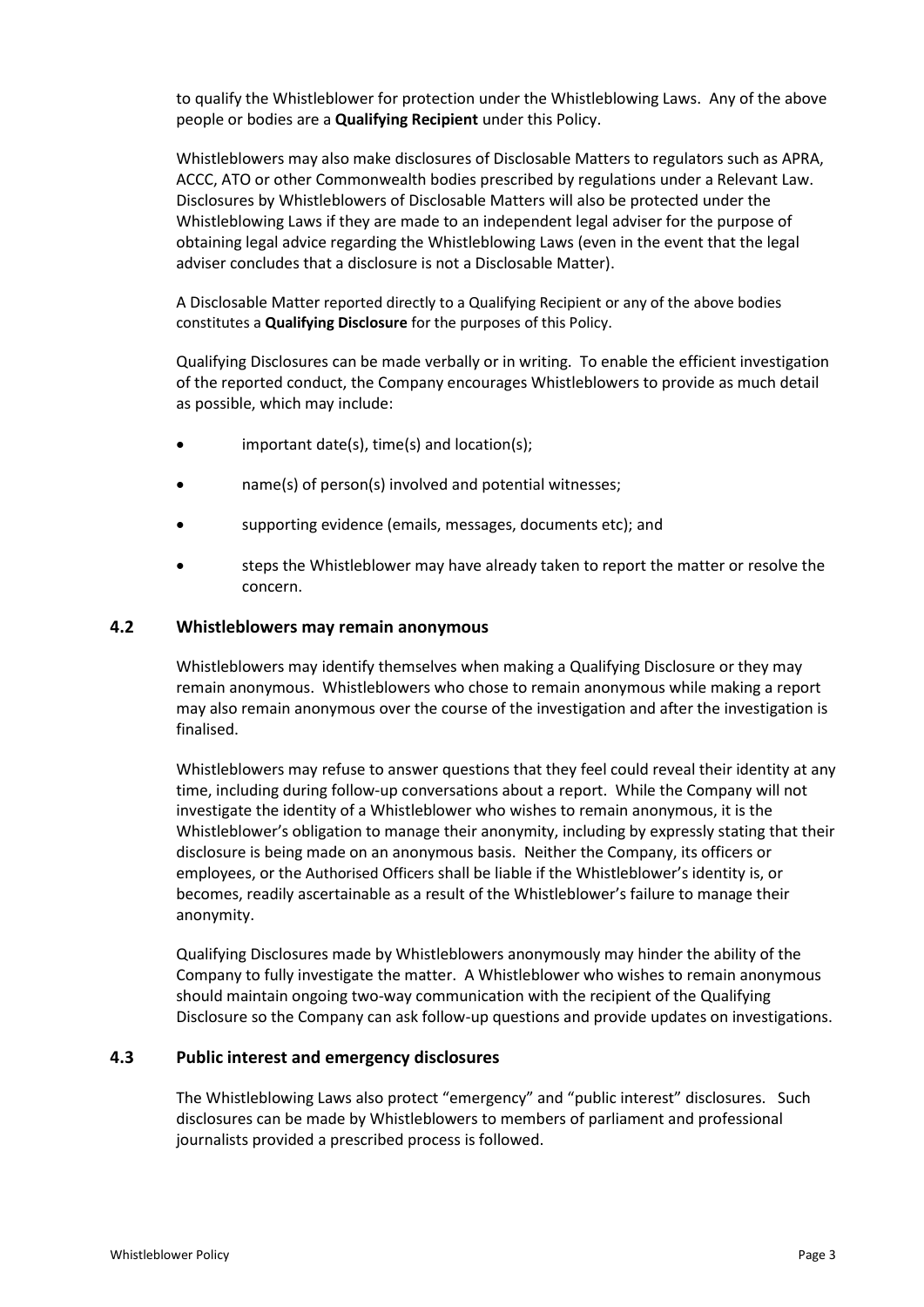"Public interest" disclosures arise when a Whistleblower has previously made a disclosure to ASIC, APRA or another Commonwealth body prescribed by applicable regulations and the Whistleblower:

- does not have reasonable grounds to believe that action is being, or has been taken, in relation to their disclosure; and
- has reasonable grounds to believe that making a further disclosure of the information to the journalist or parliamentarian is in the public interest.

"Emergency " disclosures arise when a Whistleblower has previously made a disclosure to ASIC, APRA or another Commonwealth body prescribed by applicable regulations and:

- the Whistleblower has reasonable grounds to believe that the information concerns a substantial and imminent danger to the health or safety of one or more persons or to the natural environment; and
- the information in the disclosure to the journalist or parliamentarian is no greater than is necessary to inform them of the substantial and imminent danger.

At least 90 days must have passed since the Whistleblower made its initial disclosure and before making the "public interest" or "emergency" disclosure the Whistleblower must give written notice to the initial recipient of the disclosure that the Whistleblower intends to make a "public interest" or "emergency" disclosure.

Whistleblowers who are considering making a "public interest" or "emergency" disclosure should first consult with an Authorised Officers or an independent legal adviser to ensure their disclosure is made under the requisite criteria that qualifies the Whistleblower for protection.

## **5. Investigations of Qualifying Disclosures**

#### **5.1 Investigations by the Company**

Authorised Officers who receive a Qualifying Disclosure will first determine the most appropriate person to investigate the matter. Anyone implicated directly or indirectly with the matter will not be appointed to investigate or handle the matter. Depending on the circumstances, the person(s) investigating the matter may be someone within the Company (including an Authorised Officer) or an external third party (such as an independent legal adviser).

The investigation will be conducted:

- as soon as is practicable after the Qualifying Disclosure is received;
- on a confidential basis as far as is practicable;
- in an objective and fair manner; and
- in an appropriate manner having regard to the nature of the Disclosable Matter and surrounding circumstances.

Any recipient of a Qualifying Disclosure must not disclose the identity of the Whistleblower or information which could allow their identity to be ascertained except as permitted under the Whistleblowing Laws (see Section 6 of this Policy for further details).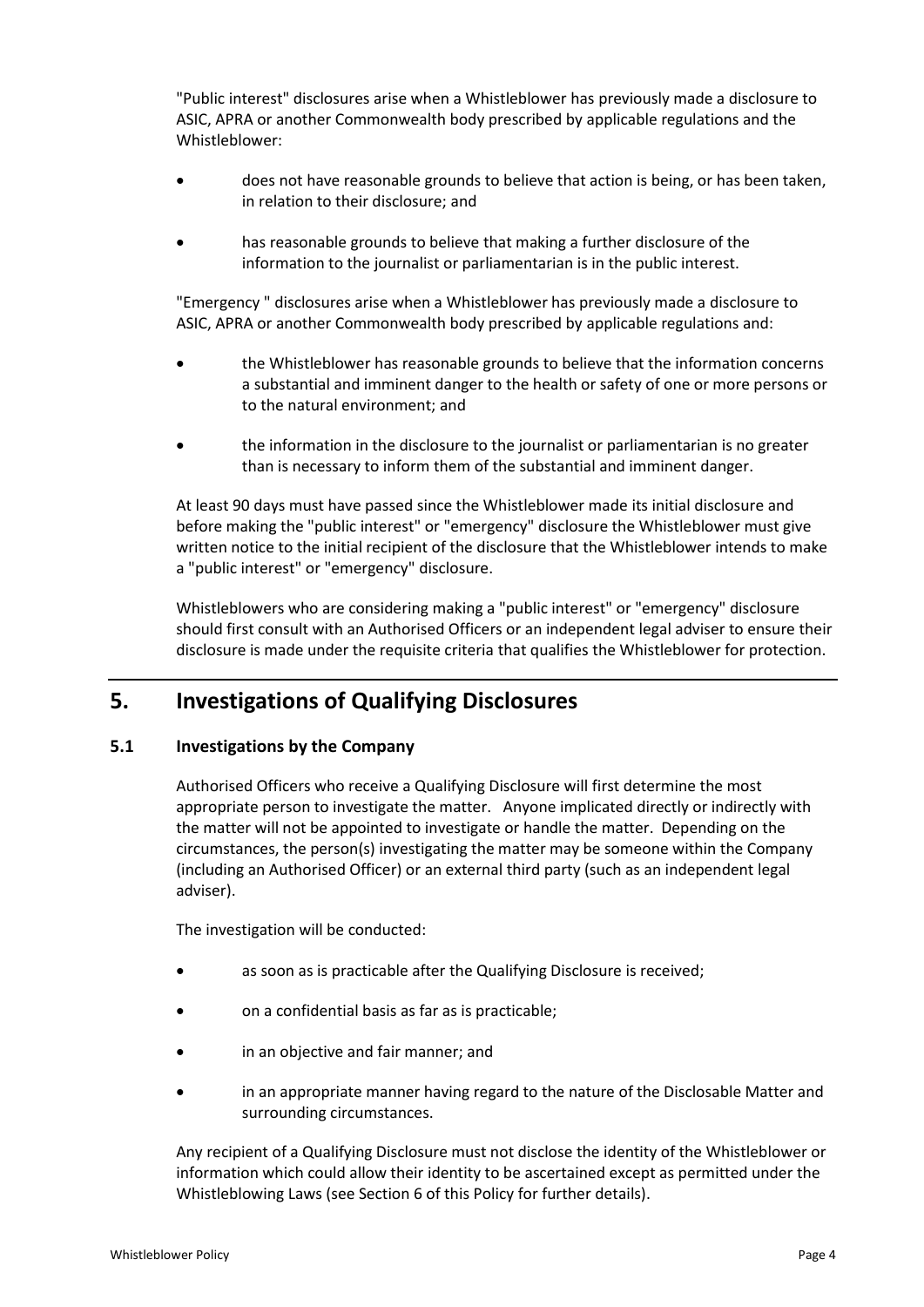The investigator will collect all relevant information about a Qualifying Disclosure to the extent possible and consider whether there are grounds to indicate a Disclosable Matter. Where appropriate, the investigator will make recommendations on further investigations or potential remedial actions in respect of a Qualifying Disclosure.

Authorised Officers will regularly update the Whistleblower on the progress of the investigation, provided the Whistleblower can be contacted and subject to applicable privacy and confidentiality obligations at law. The frequency and timing of updates may vary depending on the nature of the Qualifying Disclosure. Whistleblowers must keep confidential any details of the investigation, its progress or outcome.

The timeframes for handling an investigation about a Qualifying Disclosure may vary depending on the nature of the Qualifying Disclosure and surrounding circumstances, but in all cases the Company will endeavour to finalise the investigation within 4 to 8 weeks.

#### **5.2 Investigations by other bodies**

Whistleblowers who are considering making a Qualifying Disclosure to ASIC, ACCC, APRA, ATO or another Commonwealth body prescribed by regulations should contact the relevant body for further details on how a Qualifying Disclosure will be investigated.

#### **5.3 Outcomes**

A report on the outcome of the investigation, including any recommended actions, will be prepared by the investigator of a Qualifying Disclosure. The investigator is not subject to legal liability for the report they produce. The Whistleblower will be informed of the outcome unless they have remained anonymous or cannot be contacted. The outcome of the investigation may result in disciplinary action including but not limited to dismissal of the subject(s) of the Qualifying Disclosure.

The act of whistleblowing does not protect Whistleblowers from the consequences of any involvement in improper conduct disclosed in the Qualifying Disclosure (including civil and criminal liability that would flow from that conduct). Involvement in any improper conduct may also lead to disciplinary action, including termination of employment. Any admissions made by a Whistleblower may be a mitigating factor when considering disciplinary action.

If a Qualifying Disclosure leads to regulatory or Court proceedings, the Whistleblower may be requested by the Company to provide assistance, including as a witness. Serious criminal matters will be reported to the police or the appropriate regulatory authorities.

If the Whistleblower is not satisfied with the outcome of the investigation, they can escalate the matter to the Board, ASIC, ACCC, APRA or ATO (as applicable), or any other Commonwealth body prescribed by regulations under a Relevant Law.

#### **5.4 Fair treatment of subjects of a Qualifying Disclosure**

The Company will ensure the fair treatment of any person who is mentioned in a Qualifying Disclosure or to whom a Qualifying Disclosure relates by, to the extent possible and appropriate, keeping their identity confidential and ensuring the investigation remains confidential. Any person who becomes the subject of an allegation in a Qualifying Disclosure will be provided with an opportunity to understand and respond to the allegation.

The Company will not take adverse action against the subject of a Qualifying Disclosure unless it is justified at the end of an investigation, except where action is warranted in advance of the investigation being concluded (for example to protect the Whistleblower from detriment).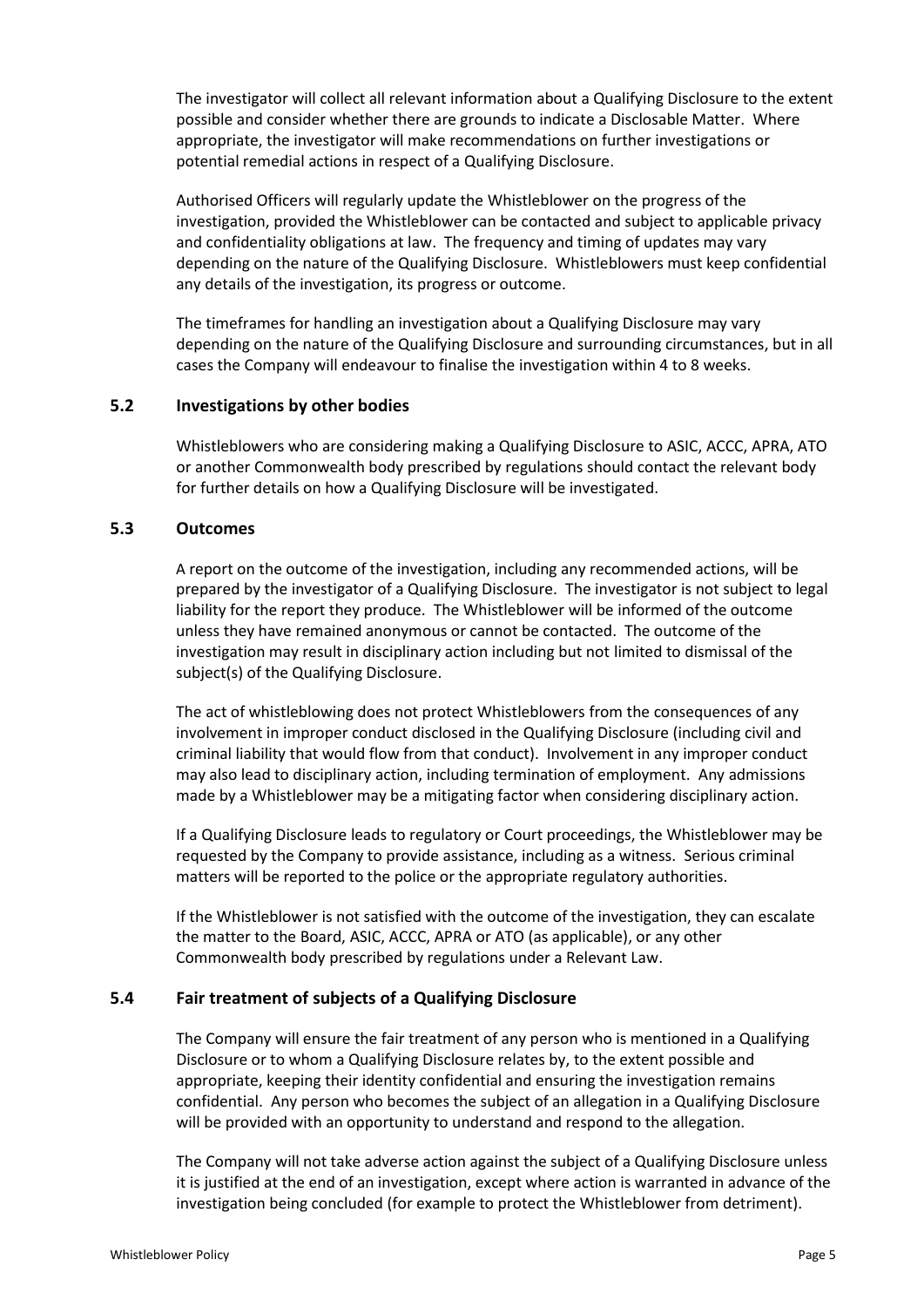Where appropriate, such persons will be kept updated on the progress and outcomes of the investigation, including any proposed remedial actions, subject to applicable privacy and confidentiality obligations at law.

## **6. Protections for Whistleblowers**

Whistleblowers who make a Qualifying Disclosure receive various protections under the Whistleblowing Laws including those described below.

#### **6.1 Protecting confidentiality**

It is unlawful for a person to identify a Whistleblower or disclose information that is likely to lead to the identification of the Whistleblower. There are exceptions to this general rule where the disclosure of information concerning the Whistleblower's identity is:

- to ASIC, APRA or a member of the AFP;
- to a legal practitioner for the purposes of obtaining legal advice or legal representation about the Whistleblowing Laws; or
- with the consent of the Whistleblower.

Disclosure of information concerning the Whistleblower's identity may also be made by ASIC, APRA or the AFP to a Commonwealth, State or Territory body for the purpose of assisting the authority in the performance of its functions or duties.

The Company is committed to protecting the confidentiality of a Whistleblower who makes a Qualifying Disclosure. Depending on the nature of the Qualifying Disclosure and surrounding circumstances, where possible the Company may take any one or more of the following steps to protect the Whistleblower's identity:

- redaction of personal information in relation to the Whistleblower and reference to the Whistleblower in a gender-neutral context;
- assess with the Whistleblower which aspects of the Qualifying Disclosure may inadvertently identify them;
- ensure Qualifying Disclosures are handled and investigated by appropriate staff; and
- maintaining secure record-keeping and information sharing processes in relation to a Qualifying Disclosure and investigations of the same.

In practice, people may be able to guess a Whistleblower's their identity if, for example, they have previously mentioned their identity to people in relation to the Qualifying Disclosure or the Whistleblower is one of a very small number of people with access to the information concerning a Qualifying Disclosure.

A Whistleblower who is concerned over the breach of confidentiality should immediately contact an Authorised Officer or applicable regulatory body, such as ASIC, APRA or ATO.

#### **6.2 Protecting from detriment**

It is unlawful for a Whistleblower to be subjected to detrimental conduct or threats of detriment where such conduct is motivated by the belief or suspicion that the Whistleblower made or will make a Qualifying Disclosure.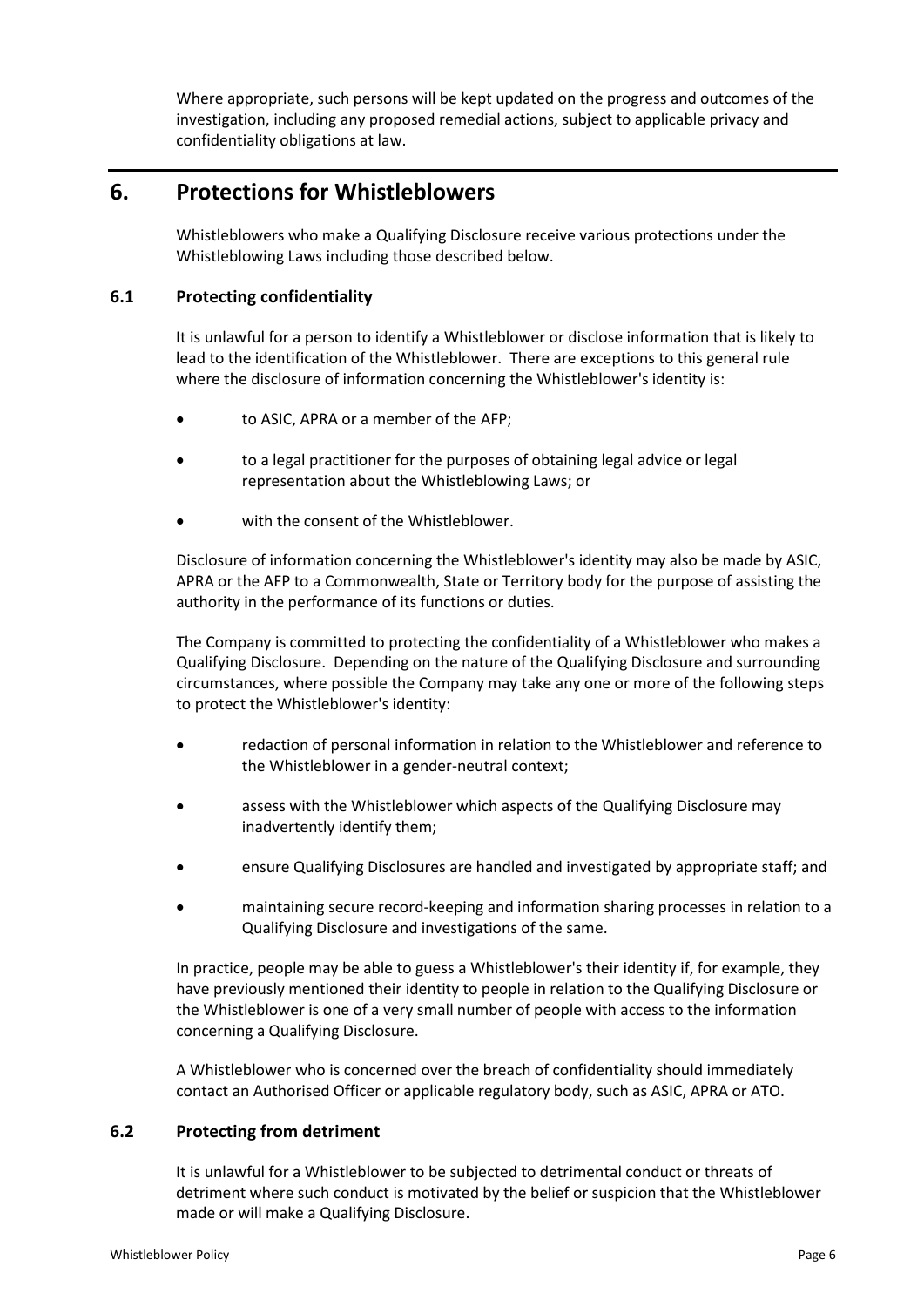Examples of detrimental conduct include:

- dismissal, demotion or diminishment of a Whistleblower's position or duties;
- any form of harassment, discrimination or intimidation towards the Whistleblower;
- harm or injury to a Whistleblower or their property, reputation businesses or financial position; and
- current or future bias against the Whistleblower.

Not all conduct against a Whistleblower constitutes detrimental conduct at law. Examples of conduct that is detrimental conduct includes:

- administrative action that is reasonable for the purpose of protecting a Whistleblower from detriment (e.g. moving a Whistleblower who has made a disclosure about their immediate work area to another work area or office to prevent them from detriment); or
- managing a Whistleblower's unsatisfactory work performance, if the action is in line with the Company's performance management framework.

The Company is committed to protecting Whistleblowers from detriment or threats of detriment. Depending on the nature of the Qualifying Disclosure and surrounding circumstances, where possible the Company may take any one or more of the following steps to protect Whistleblowers from detriment or threats of detriment:

- assessing the risk of detriment against a Whistleblower as soon as possible after receiving a Qualifying Disclosure;
- handling and investigating Qualifying Disclosures by appropriate staff;
- responding to any threats of detriment to the Whistleblower or detriment suffered by the Whistleblower promptly and appropriately;
- providing the support to Whistleblowers as outlined in Section 6.4; and
- adopting appropriate training processes to ensure Authorised Officers and the Company's management are aware of their responsibilities to Whistleblowers and in relation to Qualifying Disclosures.

Whistleblowers should seek independent legal advice or contact regulatory bodies such as ASIC, ACCC, APRA or ATO (as applicable) if they believe they have suffered detriment or have been subject to threats of detriment. Whistleblowers should also contact the applicable regulatory body for or an independent legal adviser guidance in relation to their rights.

Whistleblowers can seek compensation and other remedies through the Courts if they suffer loss, damage or injury because of a Qualifying Disclosure where entity failed to take reasonable precautions and exercise due diligence to prevent the detrimental conduct. Whistleblowers are encouraged to seek independent legal advice in relation to compensation and other remedies.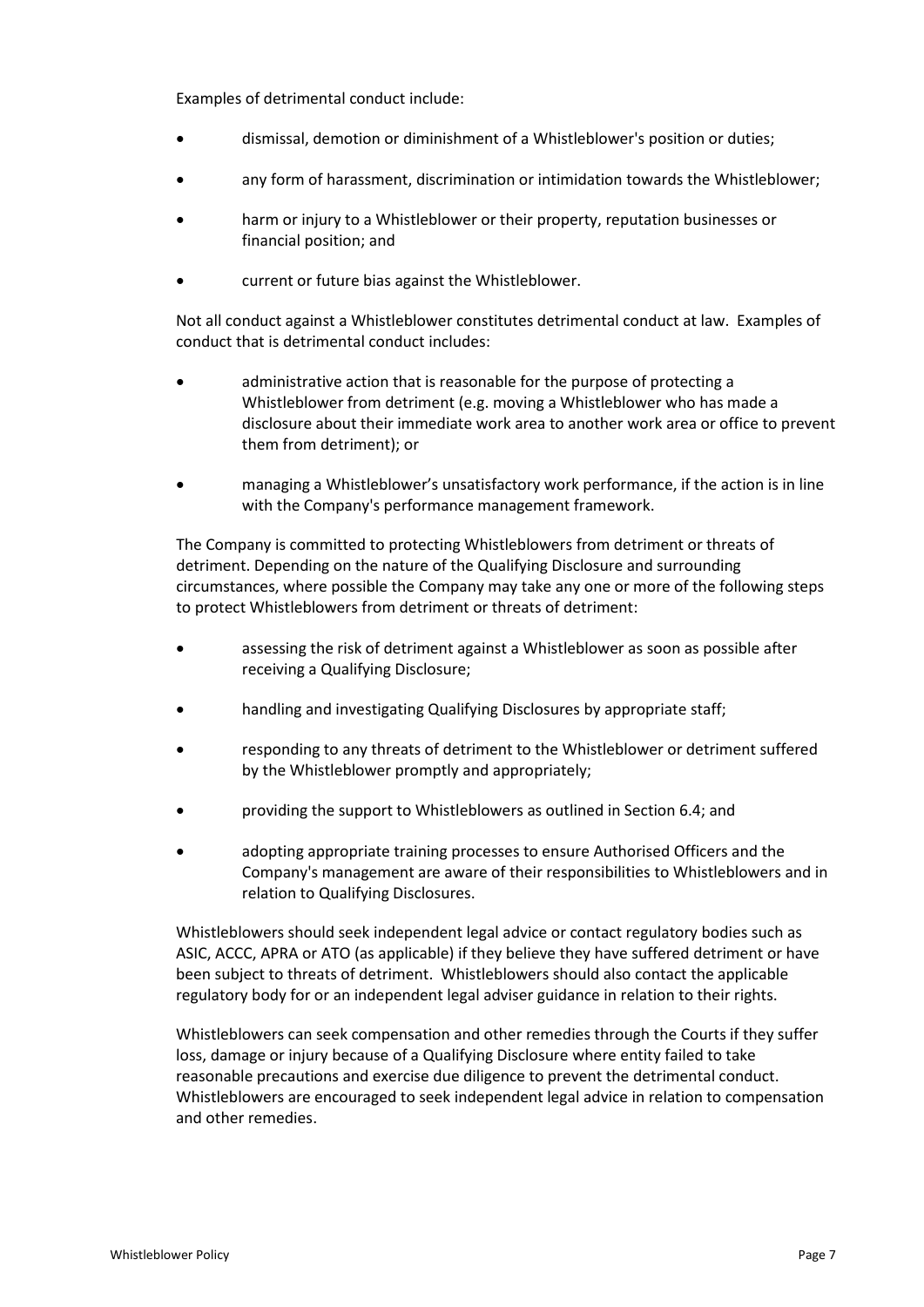#### **6.3 Protection from civil, criminal and administrative liability**

Under the Whistleblowing Laws, Whistleblowers are protected from any of the following in relation to a Qualifying Disclosure:

- civil liability (e.g. any legal action against the Whistleblower for breach of an employment contract, duty of confidentiality or another contractual obligation);
- criminal liability (e.g. attempted prosecution of the Whistleblower for unlawfully releasing information, or other use of the disclosure against the Whistleblower in a prosecution (other than for making a false disclosure)); and
- administrative liability (e.g. disciplinary action for making the disclosure).

However, a Whistleblower is not granted immunity from any misconduct the Whistleblower has engaged in that is revealed in their disclosure.

#### **6.4 Other support for Whistleblowers**

The Company believes that Whistleblowers who suspect, witness or are subject to misconduct should be able to report such conduct with the confidence that they will be supported, not discriminated against or subject to other forms of detriment. The Company will seek to offer as much support as practicable to all people involved in a Qualifying Disclosure, particularly Whistleblowers.

Depending on the nature of a Qualifying Disclosure and surrounding circumstances, the Company will support the people who are the subject of the Qualifying Disclosure, for example by:

- monitoring and managing the behaviour of employees;
- offering temporary or permanent relocation to a different team, division or office if available;
- offering a leave of absence or flexible workplace arrangements while a matter is being investigated or potential disciplinary action is being considered;
- providing access to additional support services such as internal or external counselling services; and
- where possible, taking steps to avoid detriment to a Whistleblower and rectifying any detriment suffered by a Whistleblower.

# **7. Other matters**

#### **7.1 Non-Compliance and False Reporting**

A breach of this Policy may have serious consequences including termination of employment, engagement or services. Legal consequences in the form of civil and criminal penalties and other disciplinary action may also apply. Any employee who in any way retaliates against a Whistleblower for making Qualifying Disclosure under this Policy will be subject to disciplinary action (which may include termination of employment).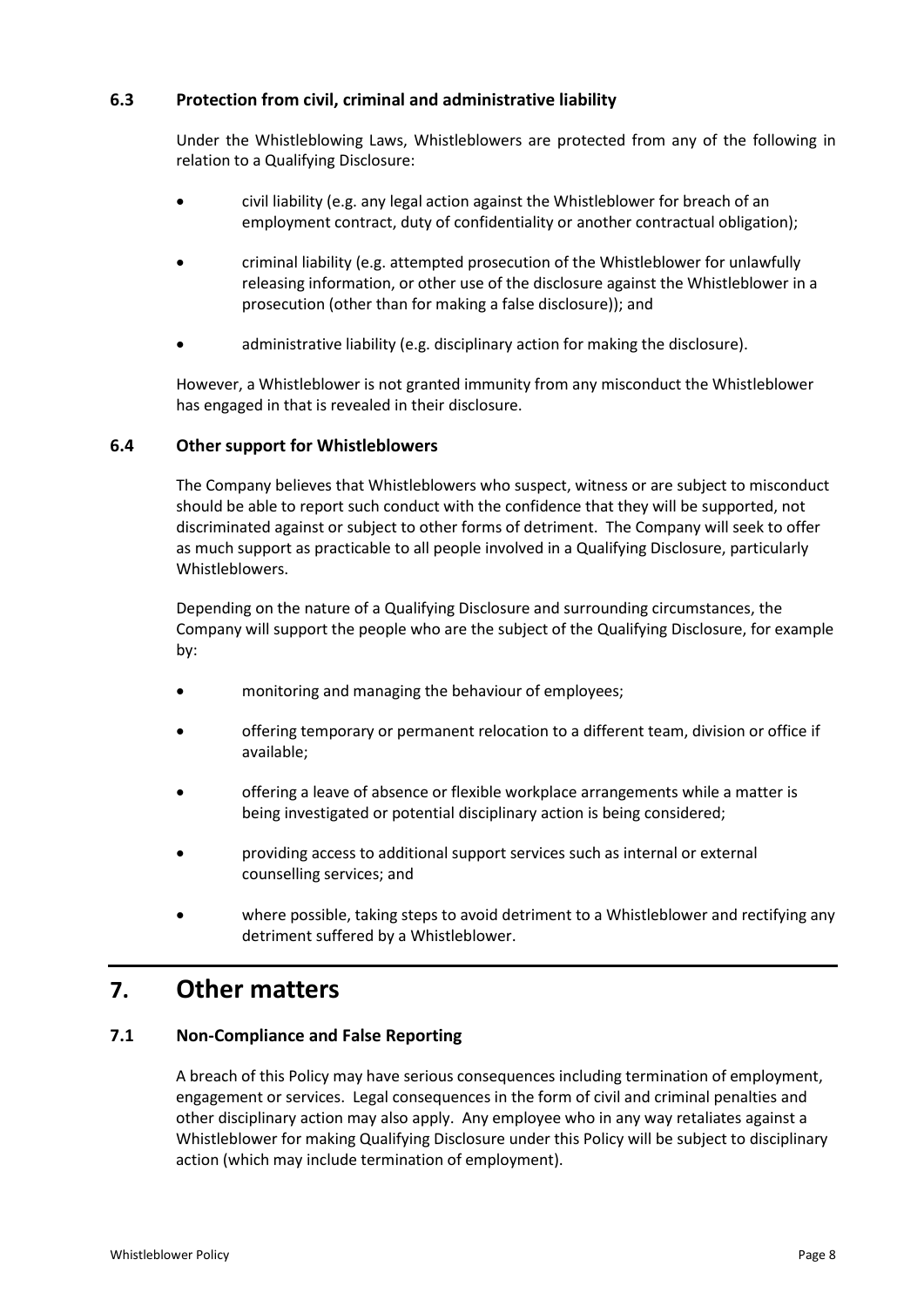Deliberate false reporting under this Policy is strongly discouraged by the Company. Any deliberate false reports will not be protected under law and will be treated as a serious disciplinary matter by the Company.

#### **7.2 Review and Amendment of this Policy**

The Board will be informed of any reports made under this Policy. The Board will monitor the effectiveness of this Policy and review and update this Policy as required, and at a minimum every two years. This Policy may be varied by the Company from time to time by resolution of the Board, and in accordance with Relevant Laws.

#### **7.3 Accessibility of Policy**

This policy is available online at fyiresources.com.au and can also be obtained by contacting an Authorised Officer.

#### **7.4 Who to contact for further information**

Any questions relating to this Policy and the protections available for Whistleblowers should be directed to an Authorised Officer. Whistleblowers are also encouraged to contact the applicable regulatory bodies, such as ASIC, APRA, ACCC or ATO (as applicable) for further guidance on their rights.

## **8. Glossary**

**ACCC** means the Australian Competition and Consumer Commission.

**AFP** means the Australian Federal Police.

**APRA** means the Australian Prudential Regulation Authority.

**ASIC** means the Australian Securities and Investments Commission.

**ATO** means the Australian Taxation Office.

**Authorised Officer** means a person listed in the Schedule or any other person appointed by the Board from time to time.

**Board** means the Company's board of directors.

**Company** means FYI Resources Limited ACN 061 289 218.

**Corporations Act** means the *Corporations Act 2001* (Cth).

**Disclosable Matters** has the meaning given in Section 3.

**Policy** means this document or any amending or replacement document.

**Qualifying Disclosure** has the meaning given in Section 4.1.

**Qualifying Recipients** has the meaning given in Section 4.1.

**Relevant Laws** means the Corporations Act, the Taxation Administration Act, the *Australian Securities and Investments Commission Act 2001*, the *Banking Act 1959*, the *Financial Sector (Collection of Data) Act 2001*, the *Insurance Act 1973*, the *Life Insurance Act 1995*, the *National Consumer Credit Protection Act 2009,* the *Superannuation Industry (Supervision) Act 1993*, the C*ompetition and Consumer Act 2010*, other tax laws administered by the Federal Commissioner of Taxation, any other Commonwealth or State law that is punishable by imprisonment for a period of 12 months or more, and regulations under or instruments referred to in these Acts.

**Taxation Administration Act** means the *Taxation Administration Act 1953* (Cth).

**Whistleblower** has the meaning given in Section 2.